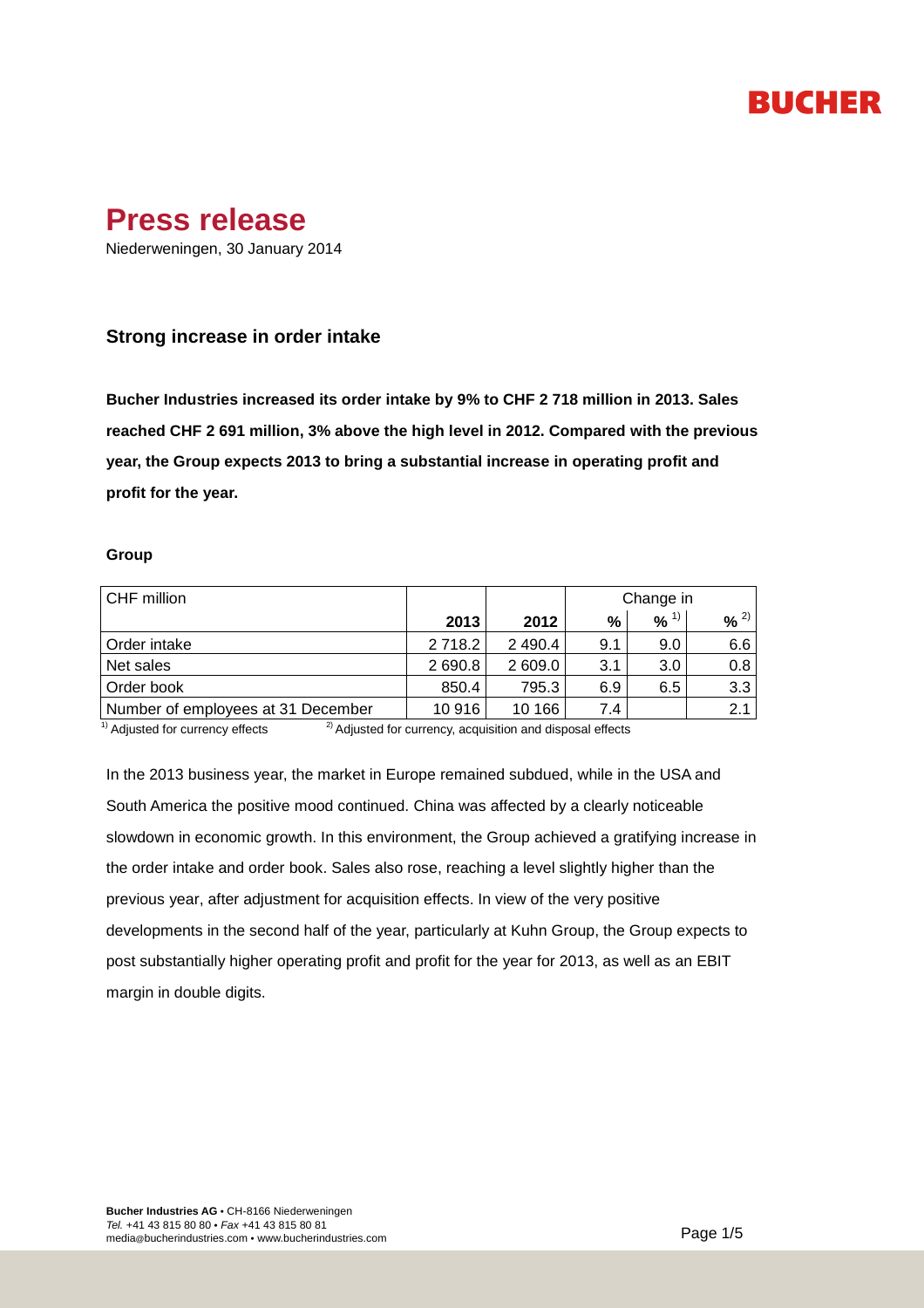

### **Kuhn Group**

| CHF million                        |             |             | Change in |        |  |
|------------------------------------|-------------|-------------|-----------|--------|--|
|                                    | 2013        | 2012        | %         | %      |  |
| Order intake                       | 1 2 6 1 . 7 | 1 199.0     | 5.2       | 5.1    |  |
| Net sales                          | 1 285.8     | 1 2 2 2 . 4 | 5.2       | 5.0    |  |
| Order book                         | 482.2       | 491.5       | $-1.9$    | $-2.4$ |  |
| Number of employees at 31 December | 4699        | 4 4 9 5     | 4.5       |        |  |

<sup>1)</sup> Adjusted for currency effects

**Good business performance** The main markets for agricultural machinery in Europe and the Americas developed very positively overall, although the beginning of the growing seasons in North America and western Europe was delayed because of the cold winter and heavy rainfall. Although world market prices for soy, maize and wheat fell back in the second half of the year, the division's order intake and sales exceeded the high level of the previous year. Thanks to the influence of various positive operational factors in the second half of 2013, profitability is expected to be at a very high level.

#### **Bucher Municipal**

| CHF million                        |         |         | Change in |                     |                     |
|------------------------------------|---------|---------|-----------|---------------------|---------------------|
|                                    | 2013    | 2012    | %         | $9/6$ <sup>1)</sup> | $9/2$ <sup>2)</sup> |
| l Order intake                     | 393.5   | 364.3   | 8.0       | 10.0                | 11.5                |
| Net sales                          | 383.2   | 424.2   | $-9.7$    | -7.9                | $-6.8$              |
| Order book                         | 104.2   | 95.7    | 8.9       | 10.9                | 11.5                |
| Number of employees at 31 December | 1 5 2 3 | 1 4 2 9 | 6.6       |                     | 7.6                 |

<sup>1)</sup> Adjusted for currency effects  $^{2)}$  Adjusted for currency and disposal effects

**Stable market environment** The market for municipal vehicles and winter maintenance equipment in Europe remained stable at a low level. In southern Europe, municipal budget cutbacks had a tangible impact on investment. Thanks to its strong market position and a follow-up order from the city of Moscow, Bucher Municipal was able to further increase the order intake and order book. As expected, sales came in lower than the previous year's high level, which was boosted by a major order worth over CHF 50 million.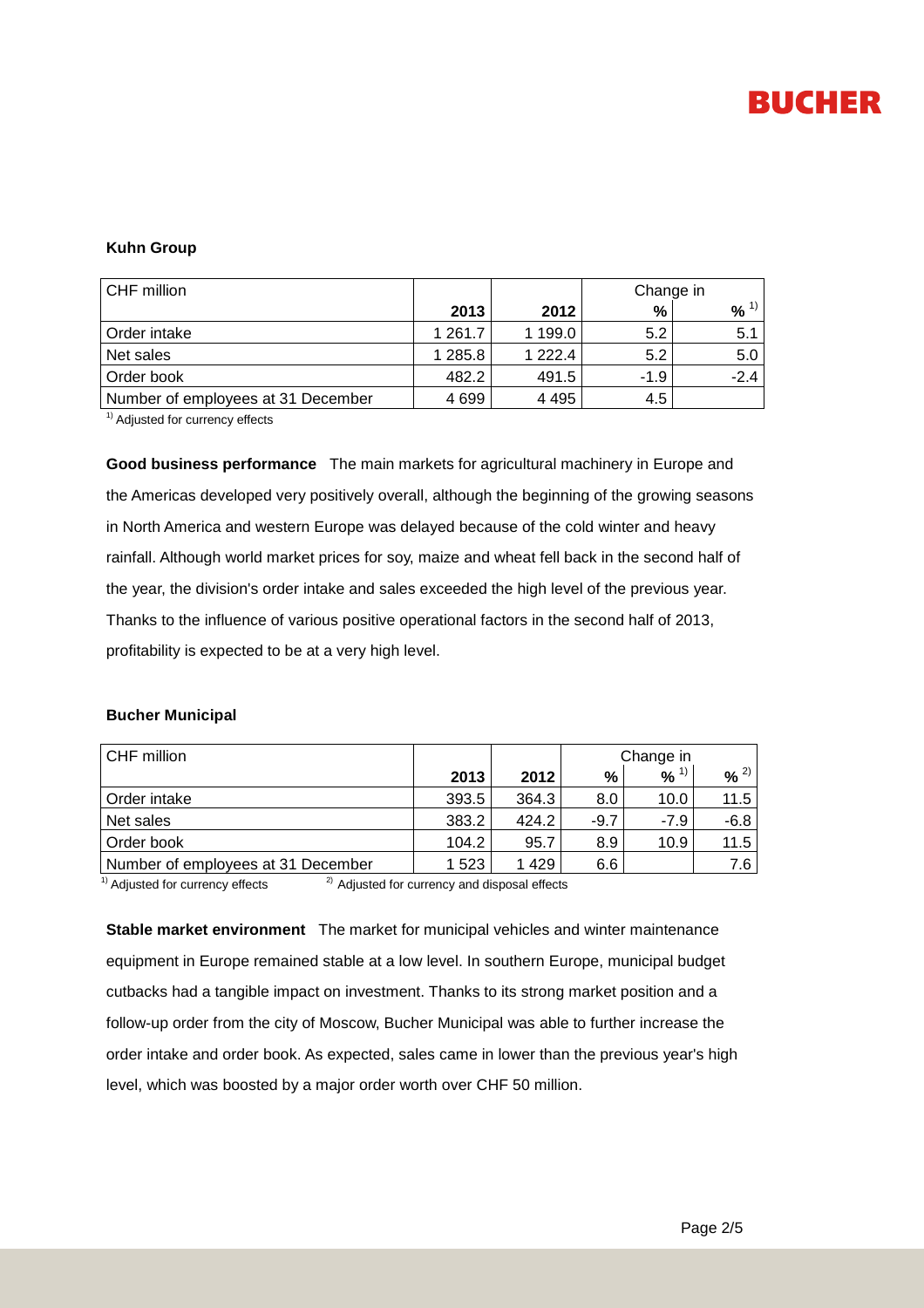

### **Bucher Hydraulics**

| CHF million                        |       |       | Change in |                     |      |
|------------------------------------|-------|-------|-----------|---------------------|------|
|                                    | 2013  | 2012  | %         | $9/6$ <sup>1)</sup> | 9/2  |
| Order intake                       | 451.8 | 386.4 | 16.9      | 16.6                | 7.4  |
| Net sales                          | 453.3 | 406.8 | 11.4      | 11.1                | 1.4  |
| Order book                         | 69.1  | 52.8  | 30.9      | 30.6                | 13.7 |
| Number of employees at 31 December | 1984  | 647   | 20.5      |                     | 3.2  |

 $\overline{1}$ <sup>1)</sup> Adjusted for currency effects  $\overline{2}$ <sup>2)</sup> Adjusted for currency, acquisition and disposal effects

**Substantial growth** The market segments served by Bucher Hydraulics presented a varied picture across the different regions. Demand in Europe was initially subdued, but gained momentum in the second half of the year. The North American market declined slightly in the second half, but remained at a high level. China continued to implement measures to curb economic growth. In the business with selected mobile machinery and the energy and elevator technology segments, demand for hydraulic systems was solid and the division posted substantial organic growth in order intake and a modest increase in sales.

#### **Bucher Emhart Glass**

| CHF million                        |       |       | Change in |           |  |
|------------------------------------|-------|-------|-----------|-----------|--|
|                                    | 2013  | 2012  | %         | $96^{11}$ |  |
| Order intake                       | 354.1 | 338.7 | 4.5       | 2.7       |  |
| Net sales                          | 346.6 | 366.5 | $-5.4$    | -7.1      |  |
| Order book                         | 118.7 | 109.3 | 8.6       | 6.7       |  |
| Number of employees at 31 December | 1864  | 2027  | $-8.0$    |           |  |

<sup>1)</sup> Adjusted for currency effects

**Subdued performance** The business performance in the first six months was subdued, but gained momentum in the second half of the year in project business with machinery for manufacturing glass containers as well as in inspection equipment. While demand in Europe and America was at a normal level, there was a marked downturn in China. The parts and service business developed well thanks to a good level of capacity utilisation at customers' plants. Order intake was slightly higher and, as expected, sales were lower than the previous year's level, which was influenced by a large order from India worth CHF 19 million. Measures to use the division's worldwide presence to better effect, announced on 15 November 2012, are progressing well and have already contributed to an improvement in profitability in 2013.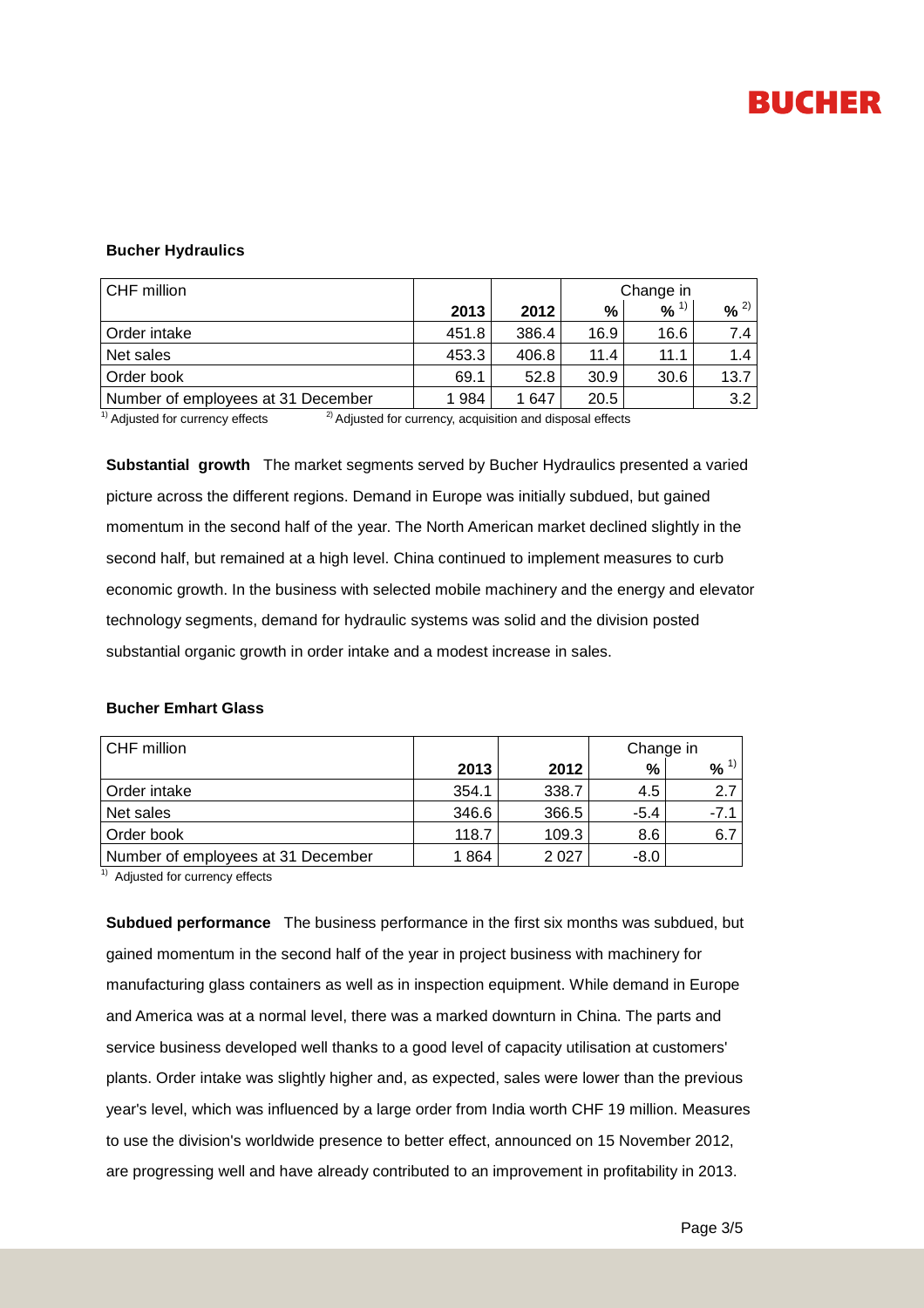

### **Bucher Specials**

| CHF million                        |       |       | Change in |          |          |  |
|------------------------------------|-------|-------|-----------|----------|----------|--|
|                                    | 2013  | 2012  | %         | $% ^{1}$ | $% ^{2}$ |  |
| Order intake                       | 257.1 | 202.0 | 27.3      | 26.9     | 12.4     |  |
| Net sales                          | 244.0 | 205.8 | 18.6      | 18.0     | 4.3      |  |
| Order book                         | 76.2  | 46.0  | 65.7      | 64.8     | 26.9     |  |
| Number of employees at 31 December | 785   | 506   | 55.1      |          | 2.0      |  |

 $1)$  Adjusted for currency effects  $2)$  Adjusted for currency and acquisition effects

**Gratifying developments** In the reporting year, Bucher Specials enjoyed lively demand overall. The market for Bucher Vaslin's winemaking equipment picked up in Europe, particularly in France. The business with machinery for processing fruit juice profited from attractive prices for apple juice concentrate and low inventories at fruit juice producers. Bucher Landtechnik, the Swiss distributorship for tractors and agricultural machinery, also took advantage of the positive market environment. Overall, order intake and sales showed a marked increase compared with 2012. Organic growth was slightly up on the previous year.

Since November 2013, Jetter AG, Ludwigsburg, specialises in control systems for automation technology is consolidated under Bucher Specials. The acquisition was made via a public tender offer issued during the reporting year. As of 31 December 2013, Bucher Industries held 77.35% of the equity in Jetter AG.